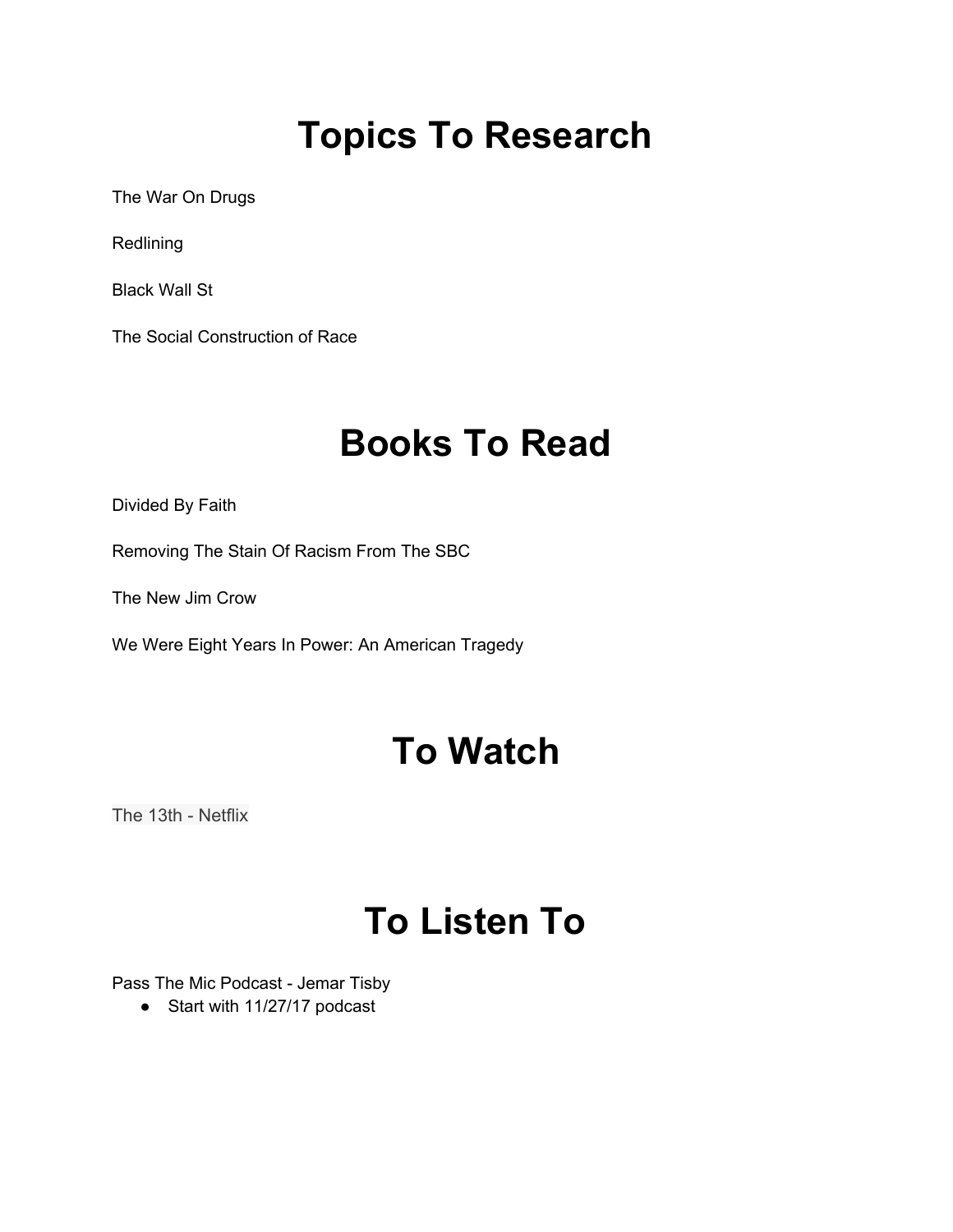## **Scriptures On Oppression**

## **Exodus 22:21-24**

**21** "You shall not wrong a sojourner or oppress him, for you were sojourners in the land of Egypt. **22** You shall not mistreat any widow or fatherless child. **23** If you do mistreat them, and they cry out to me, I will surely hear their cry, **24** and my wrath will burn, and I will kill you with the sword, and your wives shall become widows and your children fatherless.

## **Exodus 23:9**

"You shall not oppress a sojourner. You know the heart of a sojourner, for you were sojourners in the land of Egypt.

## **Leviticus 6:1-7**

**6** The Lord spoke to Moses, saying, **2** "If anyone sins and commits a breach of faith against the Lord by deceiving his neighbor in a matter of deposit or security, or through robbery, **or if he has oppressed his neighbor 3** or has found something lost and lied about it, swearing falsely—in any of all the things that people do and sin thereby— **4 if he has sinned and has realized his guilt and will restore what he took by robbery or what he got by oppression** or the deposit that was committed to him or the lost thing that he found **5** or anything about which he has sworn falsely, **he shall restore it in full and shall add a fifth to it**, **and give it to him to whom it belongs on the day he realizes his guilt. 6** And he shall bring to the priest as his compensation to the Lord a ram without blemish out of the flock, or its equivalent, for a guilt offering. **7** And the priest shall make atonement for him before the Lord, and he shall be forgiven for any of the things that one may do and thereby become guilty."

## **Leviticus 19:13**

"You shall not oppress your neighbor or rob him. The wages of a hired worker shall not remain with you all night until the morning.

## **Deuteronomy 24:14**

"You shall not oppress a hired worker who is poor and needy, whether he is one of your brothers or one of the sojourners who are in your land within your towns.

## **Deuteronomy 26:6-8**

**6** And the Egyptians treated us harshly and humiliated us and laid on us hard labor.**7** Then we cried to the Lord, the God of our fathers, and the Lord heard our voice and saw our affliction, our toil, and our oppression. **8** And the Lord brought us out of Egypt with a mighty hand and an outstretched arm, with great deeds of terror, with signs and wonders.

## **Judges 2:18**

Whenever the Lord raised up judges for them, the Lord was with the judge, and he saved them from the hand of their enemies all the days of the judge. For the Lord was moved to pity by their groaning because of those who afflicted and oppressed them.

## **1 King 21:1-29**

**1** Now Naboth the Jezreelite had a vineyard in Jezreel, beside the palace of Ahab king of Samaria. **2** And after this Ahab said to Naboth, "Give me your vineyard, that I may have it for a vegetable garden, because it is near my house, and I will give you a better vineyard for it; or, if it seems good to you, I will give you its value in money." **3** But Naboth said to Ahab, "The Lord forbid that I should give you the inheritance of my fathers." 4 And Ahab went into his house vexed and sullen because of what Naboth the Jezreelite had said to him, for he had said, "I will not give you the inheritance of my fathers." And he lay down on his bed and turned away his face and would eat no food. **5** But Jezebel his wife came to him and said to him, "Why is your spirit so vexed that you eat no food?" **6** And he said to her, "Because I spoke to Naboth the Jezreelite and said to him, 'Give me your vineyard for money, or else, if it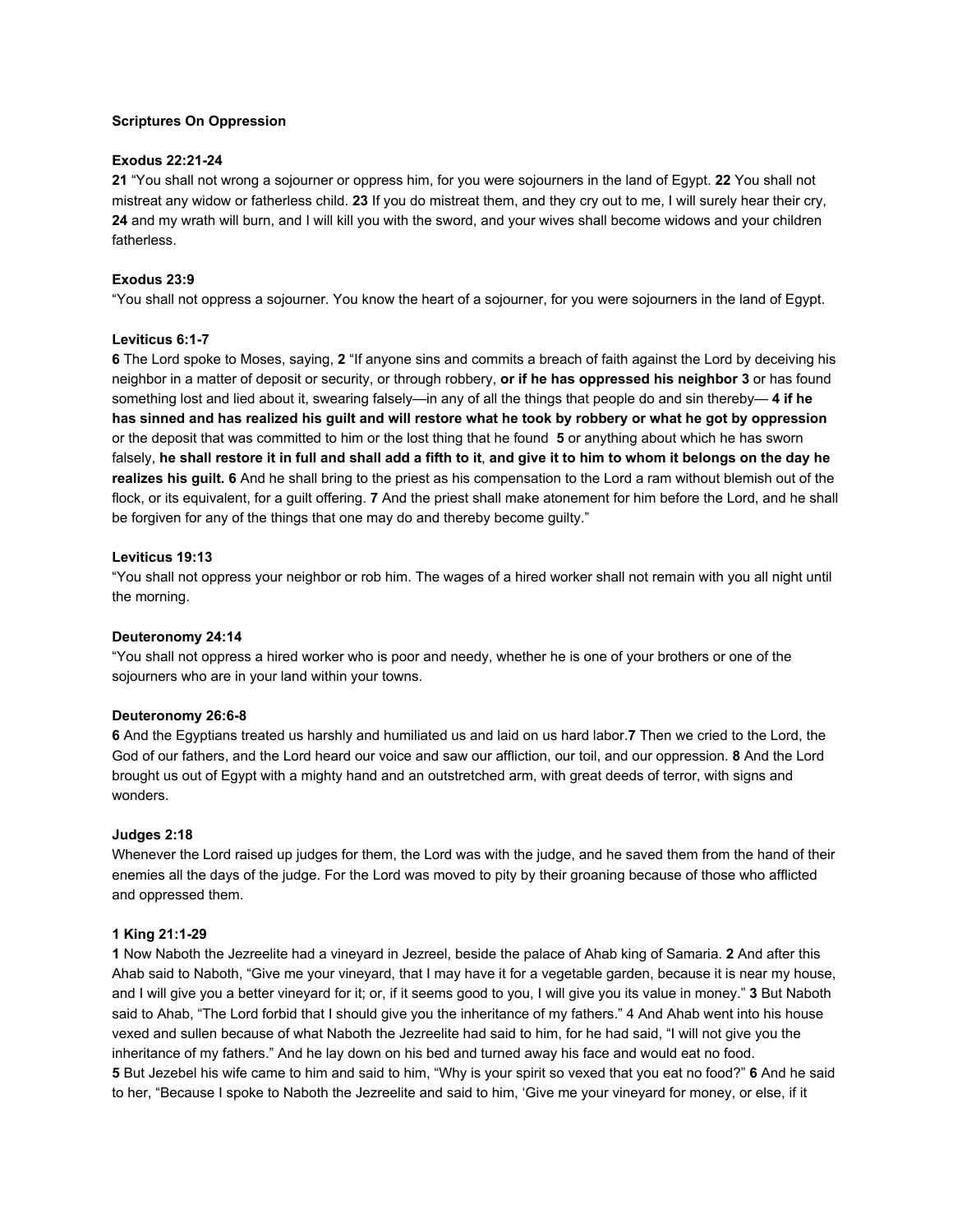please you, I will give you another vineyard for it.' And he answered, 'I will not give you my vineyard.'" **7** And Jezebel his wife said to him, "Do you now govern Israel? Arise and eat bread and let your heart be cheerful; I will give you the vineyard of Naboth the Jezreelite."

**8** So she wrote letters in Ahab's name and sealed them with his seal, and she sent the letters to the elders and the leaders who lived with Naboth in his city. **9** And she wrote in the letters, "Proclaim a fast, and set Naboth at the head of the people. **10** And set two worthless men opposite him, and let them bring a charge against him, saying, 'You have cursed God and the king.' Then take him out and stone him to death." **11** And the men of his city, the elders and the leaders who lived in his city, did as Jezebel had sent word to them. As it was written in the letters that she had sent to them, **12** they proclaimed a fast and set Naboth at the head of the people. **13** And the two worthless men came in and sat opposite him. And the worthless men brought a charge against Naboth in the presence of the people, saying, "Naboth cursed God and the king." So they took him outside the city and stoned him to death with stones. **14** Then they sent to Jezebel, saying, "Naboth has been stoned; he is dead."

**15** As soon as Jezebel heard that Naboth had been stoned and was dead, Jezebel said to Ahab, "Arise, take possession of the vineyard of Naboth the Jezreelite, which he refused to give you for money, for Naboth is not alive, but dead." **16** And as soon as Ahab heard that Naboth was dead, Ahab arose to go down to the vineyard of Naboth the Jezreelite, to take possession of it.

**17** Then the word of the Lord came to Elijah the Tishbite, saying, **18** "Arise, go down to meet Ahab king of Israel, who is in Samaria; behold, he is in the vineyard of Naboth, where he has gone to take possession. **19** And you shall say to him, 'Thus says the Lord, "Have you killed and also taken possession?"' And you shall say to him, 'Thus says the Lord: "In the place where dogs licked up the blood of Naboth shall dogs lick your own blood."'"

**20** Ahab said to Elijah, "Have you found me, O my enemy?" He answered, "I have found you, because you have sold yourself to do what is evil in the sight of the Lord. **21** Behold, I will bring disaster upon you. I will utterly burn you up, and will cut off from Ahab every male, bond or free, in Israel. **22** And I will make your house like the house of Jeroboam the son of Nebat, and like the house of Baasha the son of Ahijah, for the anger to which you have provoked me, and because you have made Israel to sin. **23** And of Jezebel the Lord also said, 'The dogs shall eat Jezebel within the walls of Jezreel.' **24** Anyone belonging to Ahab who dies in the city the dogs shall eat, and anyone of his who dies in the open country the birds of the heavens shall eat."

**25** (There was none who sold himself to do what was evil in the sight of the Lordlike Ahab, whom Jezebel his wife incited. **26** He acted very abominably in going after idols, as the Amorites had done, whom the Lord cast out before the people of Israel.)

**27** And when Ahab heard those words, he tore his clothes and put sackcloth on his flesh and fasted and lay in sackcloth and went about dejectedly. **28** And the word of the Lord came to Elijah the Tishbite, saying, **29** "Have you seen how Ahab has humbled himself before me? Because he has humbled himself before me, I will not bring the disaster in his days; but in his son's days I will bring the disaster upon his house."

#### **2 Kings 13:4**

Then Jehoahaz sought the favor of the Lord, and the Lord listened to him, for he saw the oppression of Israel, how the king of Syria oppressed them.

#### **Nehemiah 5:1-13**

**1** Now there arose a great outcry of the people and of their wives against their Jewish brothers. **2** For there were those who said, "With our sons and our daughters, we are many. So let us get grain, that we may eat and keep alive."**3** There were also those who said, "We are mortgaging our fields, our vineyards, and our houses to get grain because of the famine." **4** And there were those who said, "We have borrowed money for the king's tax on our fields and our vineyards.**5** Now our flesh is as the flesh of our brothers, our children are as their children. Yet we are forcing our sons and our daughters to be slaves, and some of our daughters have already been enslaved, but it is not in our power to help it, for other men have our fields and our vineyards."

**6** I was very angry when I heard their outcry and these words. **7** I took counsel with myself, and I brought charges against the nobles and the officials. I said to them, "You are exacting interest, each from his brother." And I held a great assembly against them **8** and said to them, "We, as far as we are able, have bought back our Jewish brothers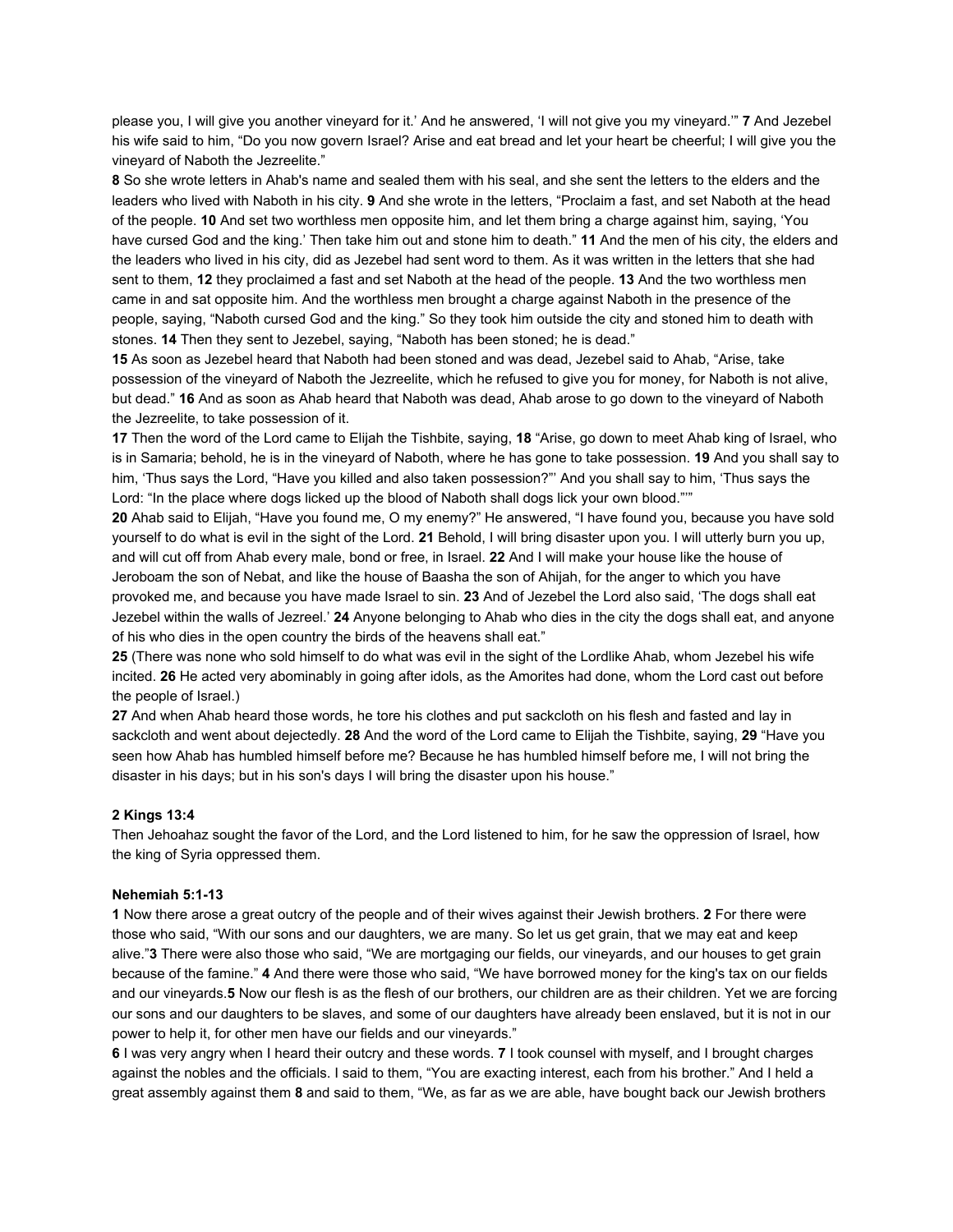who have been sold to the nations, but you even sell your brothers that they may be sold to us!" They were silent and could not find a word to say. **9** So I said, "The thing that you are doing is not good. Ought you not to walk in the fear of our God to prevent the taunts of the nations our enemies?**10** Moreover, I and my brothers and my servants are lending them money and grain. Let us abandon this exacting of interest. **11 Return to them this very day their fields, their vineyards, their olive orchards, and their houses, and the percentage of money, grain, wine, and oil that you have been exacting from them**." **12 Then they said, "We will restore these and require nothing from them.** We will do as you say." And I called the priests and made them swear to do as they had promised. **13** I also shook out the fold of my garment and said, "So may God shake out every man from his house and from his labor who does not keep this promise. So may he be shaken out and emptied." And all the assembly said "Amen" and praised the Lord. And the people did as they had promised.

## **Psalm 9:9**

The Lord is a stronghold for the oppressed, a stronghold in times of trouble.

## **Psalms 10:4-11**

**4** In the pride of his face the wicked does not seek him; all his thoughts are, "There is no God." **5** His ways prosper at all times; your judgments are on high, out of his sight; as for all his foes, he puffs at them. **6** He says in his heart, "I shall not be moved; throughout all generations I shall not meet adversity." **7 His mouth is filled with cursing and deceit and oppression**; under his tongue are mischief and iniquity. **8** He sits in ambush in the villages; in hiding places he murders the innocent. His eyes stealthily watch for the helpless; **9** he lurks in ambush like a lion in his thicket; he lurks that he may seize the poor; he seizes the poor when he draws him into his net. **10** The helpless are crushed, sink down, and fall by his might. **11** He says in his heart, "God has forgotten, he has hidden his face, he will never see it."

## **Psalms 10:17-18**

O LORD, You have heard the desire of the humble; You will strengthen their heart, You will incline Your ear To vindicate the orphan and the oppressed, So that man who is of the earth will no longer cause terror.

## **Psalms 35:10**

All my bones will say, "LORD, who is like You, Who delivers the afflicted from him who is too strong for him, And the afflicted and the needy from him who robs him?"

## **Psalms 55:1-6**

**1** Give ear to my prayer, O God, and hide not yourself from my plea for mercy! **2** Attend to me, and answer me; I am restless in my complaint and I moan, **3** because of the noise of the enemy, because of the oppression of the wicked. For they drop trouble upon me, and in anger they bear a grudge against me. **4** My heart is in anguish within me; the terrors of death have fallen upon me. **5** Fear and trembling come upon me, and horror overwhelms me. **6** And I say, "Oh, that I had wings like a dove! I would fly away and be at rest;

## **Psalms 56:1-13**

**1** Be gracious to me, O God, for man tramples on me; all day long an attacker oppresses me; **2** my enemies trample on me all day long, for many attack me proudly.

## **Psalm 72:1-4**

Give the king your justice, O God, and your righteousness to the royal son! May he judge your people with righteousness, and your poor with justice! Let the mountains bear prosperity for the people, and the hills, in righteousness! May he defend the cause of the poor of the people, give deliverance to the children of the needy, and crush the oppressor!

## **Psalms 72:12-14**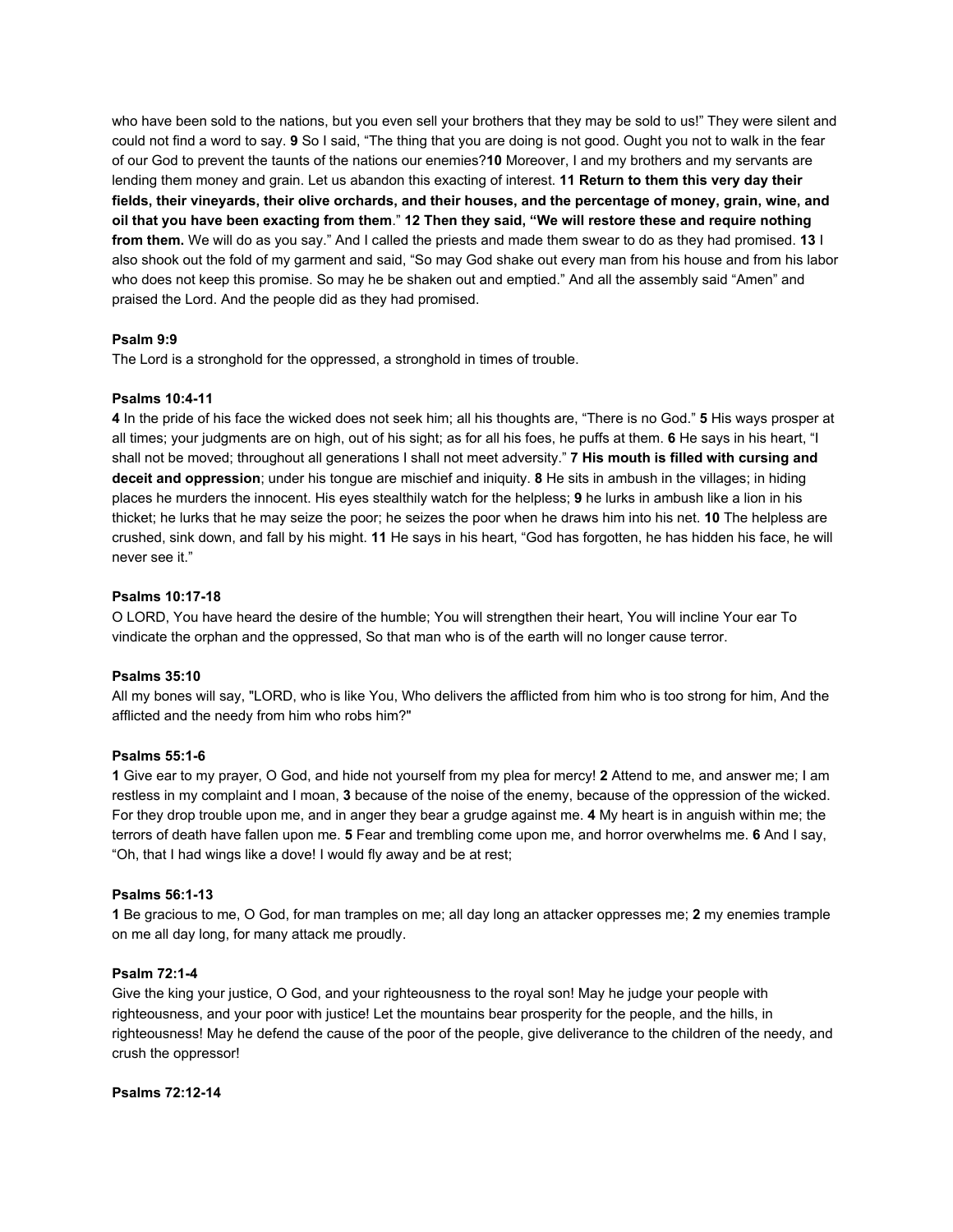**12** For he delivers the needy when he calls, the poor and him who has no helper. **13** He has pity on the weak and the needy, and saves the lives of the needy. **14** From oppression and violence he redeems their life, and precious is their blood in his sight.

## **Psalms 73:3-9**

**3** For I was envious of the arrogant when I saw the prosperity of the wicked. **4** For they have no pangs until death; their bodies are fat and sleek. **5** They are not in trouble as others are; they are not stricken like the rest of mankind. **6** Therefore pride is their necklace; violence covers them as a garment. **7** Their eyes swell out through fatness; their hearts overflow with follies. **8** They scoff and speak with malice; loftily they threaten oppression. **9** They set their mouths against the heavens, and their tongue struts through the earth.

## **Psalm 82:3,4**

**3** Give justice to the weak and the fatherless; maintain the right of the afflicted and the destitute. **4** Rescue the weak and the needy; deliver them from the hand of the wicked."

## **Psalm 103:6**

The LORD works righteousness and justice for all who are oppressed.

## **Psalms 105:7-15**

**7** He is the Lord our God; his judgments are in all the earth. **8** He remembers his covenant forever, the word that he commanded, for a thousand generations, **9** the covenant that he made with Abraham, his sworn promise to Isaac, **10** which he confirmed to Jacob as a statute, to Israel as an everlasting covenant, **11** saying, "To you I will give the land of Canaan as your portion for an inheritance." **12** When they were few in number, of little account, and sojourners in it, **13** wandering from nation to nation, from one kingdom to another people, **14** he allowed no one to oppress them; he rebuked kings on their account, **15** saying, "Touch not my anointed ones, do my prophets no harm!"

## **Psalms 119:121-122**

**121** I have done what is just and right; do not leave me to my oppressors. **122** Give your servant a pledge of good; let not the insolent oppress me.

## **Psalms 146:5-9**

Blessed is he whose help is the God of Jacob, whose hope is in the Lord his God, who made heaven and earth, the sea, and all that is in them, who keeps faith forever; **Who executes justice for the oppressed**; Who gives food to the hungry The LORD sets the prisoners free. The LORD opens the eyes of the blind; The LORD raises up those who are bowed down; The LORD loves the righteous; The LORD protects the strangers; He supports the fatherless and the widow, But He thwarts the way of the wicked.

## **Proverbs 14:31**

Whoever oppresses a poor man insults his Maker, but he who is generous to the needy honors him.

## **Proverbs 22:16**

Whoever oppresses the poor to increase his own wealth, or gives to the rich, will only come to poverty.

## **Proverbs 22:22-23**

Do not rob the poor because he is poor, Or crush the afflicted at the gate; For the LORD will plead their case And take the life of those who rob them.

## **Proverbs 28:3**

A poor man who oppresses the poor is a beating rain that leaves no food.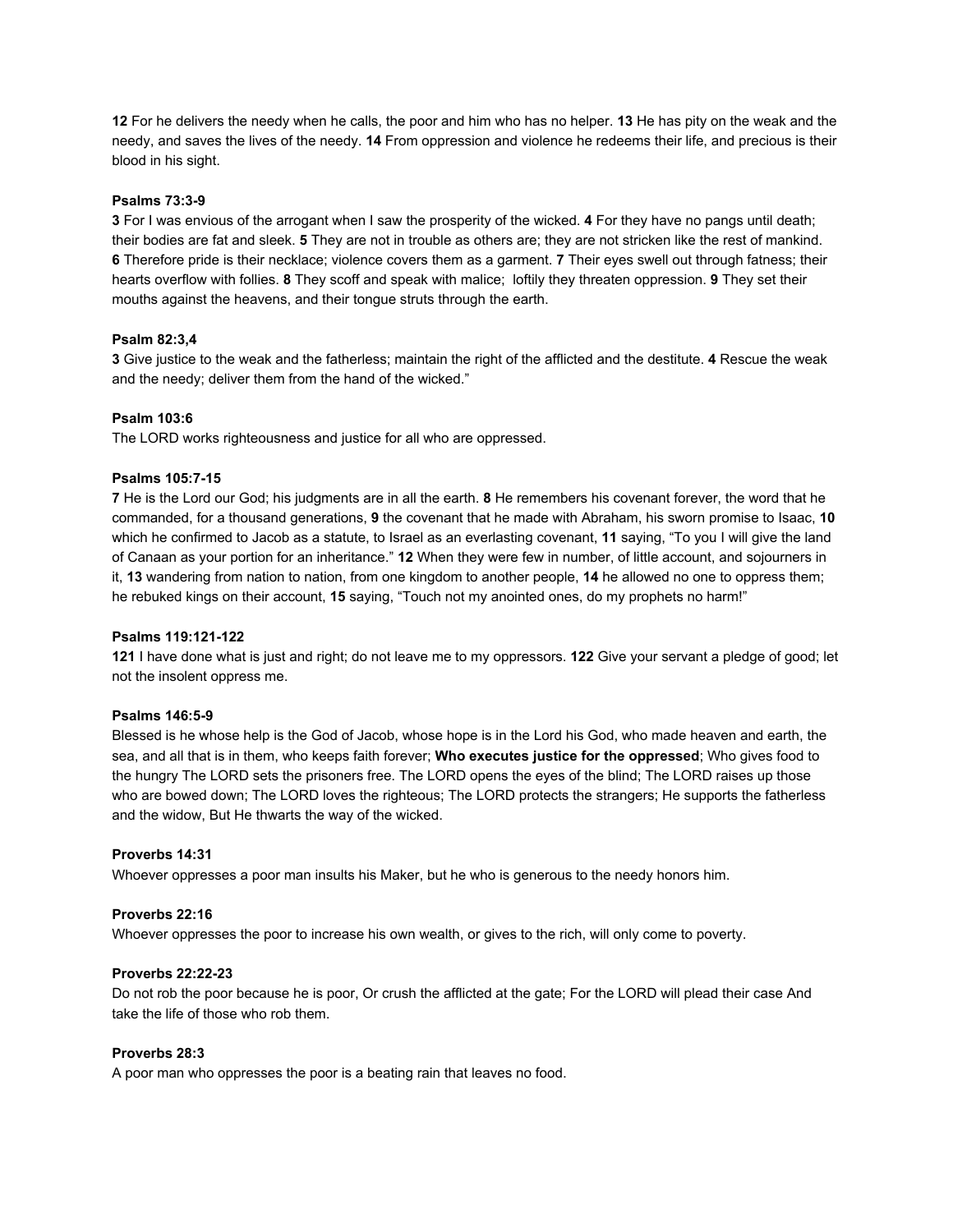## **Proverbs 28:15,16**

**15** Like a roaring lion or a charging bear is a wicked ruler over a poor people. **16** A ruler who lacks understanding is a cruel oppressor, but he who hates unjust gain will prolong his days.

### **Proverbs 29:13-14**

**13** The poor man and the oppressor meet together; the Lord gives light to the eyes of both. **14** If a king faithfully judges the poor, his throne will be established forever.

### **Proverbs 31:8-9**

Open your mouth for the mute, for the rights of all who are destitute. Open your mouth, judge righteously, defend the rights of the poor and needy.

#### **Ecclesiastes 4:1**

Again I saw all the oppressions that are done under the sun. And behold, the tears of the oppressed, and they had no one to comfort them! On the side of their oppressors there was power, and there was no one to comfort them.

#### **Ecclesiastes 5:8**

If you see in a province the oppression of the poor and the violation of justice and righteousness, do not be amazed at the matter, for the high official is watched by a higher, and there are yet higher ones over them.

#### **Ecclesiastes 7:7**

Surely oppression drives the wise into madness, and a bribe corrupts the heart.

#### **Isaiah 1:16-17**

**16** Wash yourselves; make yourselves clean; remove the evil of your deeds from before my eyes; cease to do evil, **17 learn to do good; seek justice, correct oppression**; bring justice to the fatherless, plead the widow's cause.

#### **Isaiah 9:3,4**

**3** You have multiplied the nation; you have increased its joy; they rejoice before you as with joy at the harvest, as they are glad when they divide the spoil. **4** For the yoke of his burden, and the staff for his shoulder, the rod of his oppressor, you have broken as on the day of Midian.

#### **Isaiah 10:1-3**

Woe to those who decree iniquitous decrees, and the writers who keep writing oppression, to turn aside the needy from justice and to rob the poor of my people of their right, that widows may be their spoil, and that they may make the fatherless their prey! What will you do on the day of punishment, in the ruin that will come from afar? To whom will you flee for help, and where will you leave your wealth?

#### **Isaiah 16:3-5**

**3** "Give counsel; grant justice; make your shade like night at the height of noon; shelter the outcasts; do not reveal the fugitive; **4 let the outcasts of Moab sojourn among you; be a shelter to them from the destroyer.** When the oppressor is no more, and destruction has ceased, and he who tramples underfoot has vanished from the land, **5** then a throne will be established in steadfast love, and on it will sit in faithfulness in the tent of David one who judges and seeks justice and is swift to do righteousness."

#### **Isaiah 30:12,13**

Therefore thus says the Holy One of Israel, "Since you have rejected this word And have put your trust in oppression and guile, and have relied on them, Therefore this iniquity will be to you Like a breach about to fall, A bulge in a high wall, Whose collapse comes suddenly in an instant,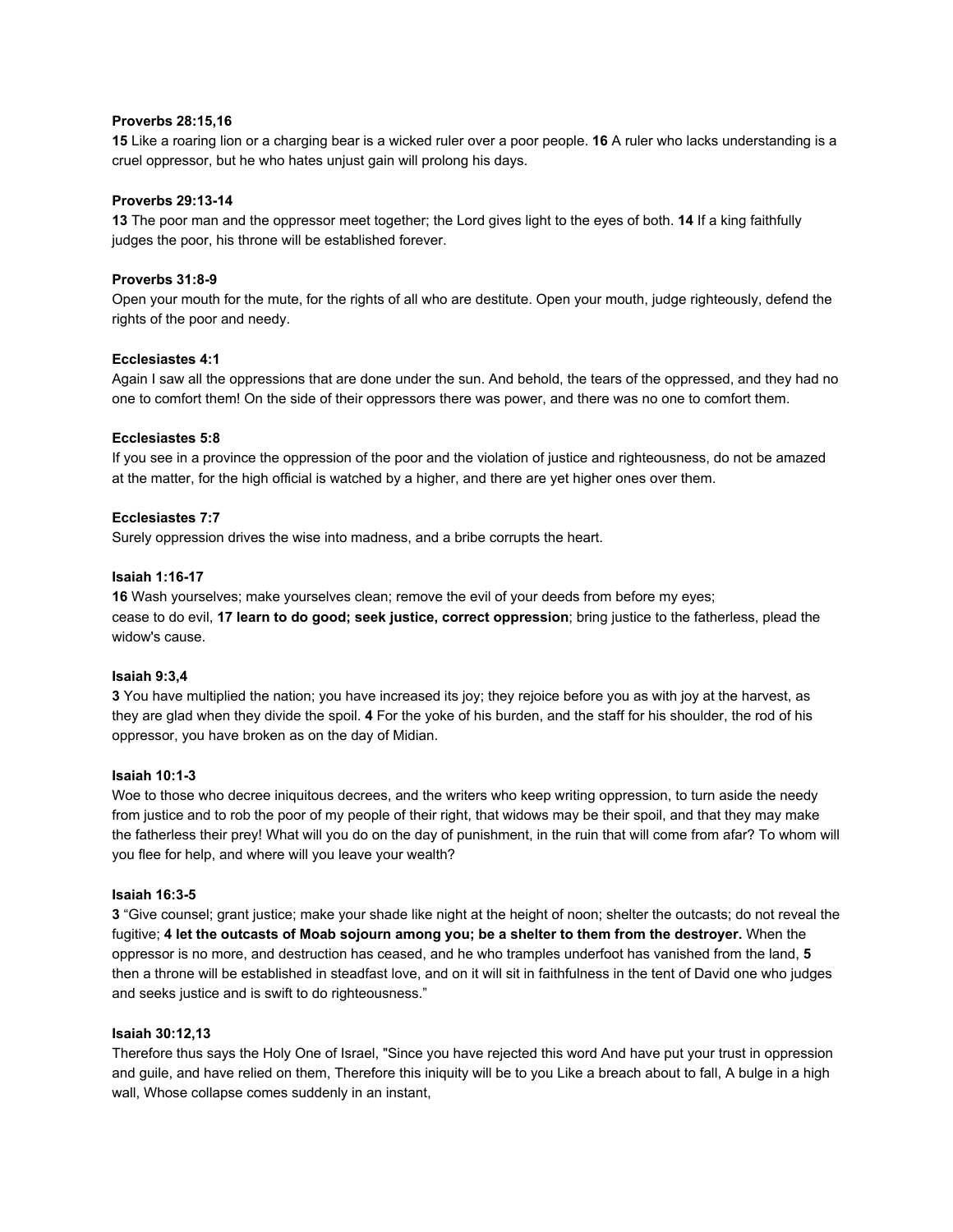#### **Isaiah 33:14-16**

**14** The sinners in Zion are afraid; trembling has seized the godless: "Who among us can dwell with the consuming fire? Who among us can dwell with everlasting burnings?" **15** He who walks righteously and speaks uprightly, who despises the gain of oppressions, who shakes his hands, lest they hold a bribe, who stops his ears from hearing of bloodshed and shuts his eyes from looking on evil, **16** he will dwell on the heights; his place of defense will be the fortresses of rocks; his bread will be given him; his water will be sure.

## **Isaiah 49:26**

"I will feed your oppressors with their own flesh, And they will become drunk with their own blood as with sweet wine; And all flesh will know that I, the LORD, am your Savior And your Redeemer, the Mighty One of Jacob."

## **Isaiah 58:3**

'Why have we fasted, and you see it not? Why have we humbled ourselves, and you take no knowledge of it?' Behold, in the day of your fast you seek your own pleasure, and oppress all your workers.

## **Isaiah 59:12-13**

**12** For our transgressions are multiplied before you, and our sins testify against us; for our transgressions are with us, and we know our iniquities: **13** transgressing, and denying the Lord, and turning back from following our God, speaking oppression and revolt, conceiving and uttering from the heart lying words.

## **Jeremiah 2:34-35**

**34** Also on your skirts is found the lifeblood of the guiltless poor; you did not find them breaking in. Yet in spite of all these things **35** you say, 'I am innocent; surely his anger has turned from me.' Behold I will bring you to judgment for saying, 'I have not sinned'

## **Jeremiah 6:6**

For thus says the Lord of hosts: "Cut down her trees; cast up a siege mound against Jerusalem. This is the city that must be punished; there is nothing but oppression within her.

## **Jeremiah 7:5-7**

**5** For if you truly amend your ways and your deeds, if you truly execute justice one with another, **6** if you do not oppress the sojourner, the fatherless or the widow, or shed innocent blood in this place, and if you do not go after other gods to your own harm, **7** then I will let you dwell in this place, in the land that I gave of old to your fathers forever

## **Jeremiah 9:6**

Heaping oppression upon oppression, and deceit upon deceit, they refuse to know me, declares the Lord.

## **Jeremiah 21:12**

O house of David! Thus says the Lord: "'Execute justice in the morning, and deliver from the hand of the oppressor him who has been robbed, lest my wrath go forth like fire, and burn with none to quench it, because of your evil deeds.'"

## **Jeremiah 22:3**

Thus says the LORD: Do justice and righteousness, and deliver from the hand of the oppressor him who has been robbed. And do no wrong or violence to the resident alien, the fatherless, and the widow, nor shed innocent blood in this place.

#### **Jeremiah 22:11-19**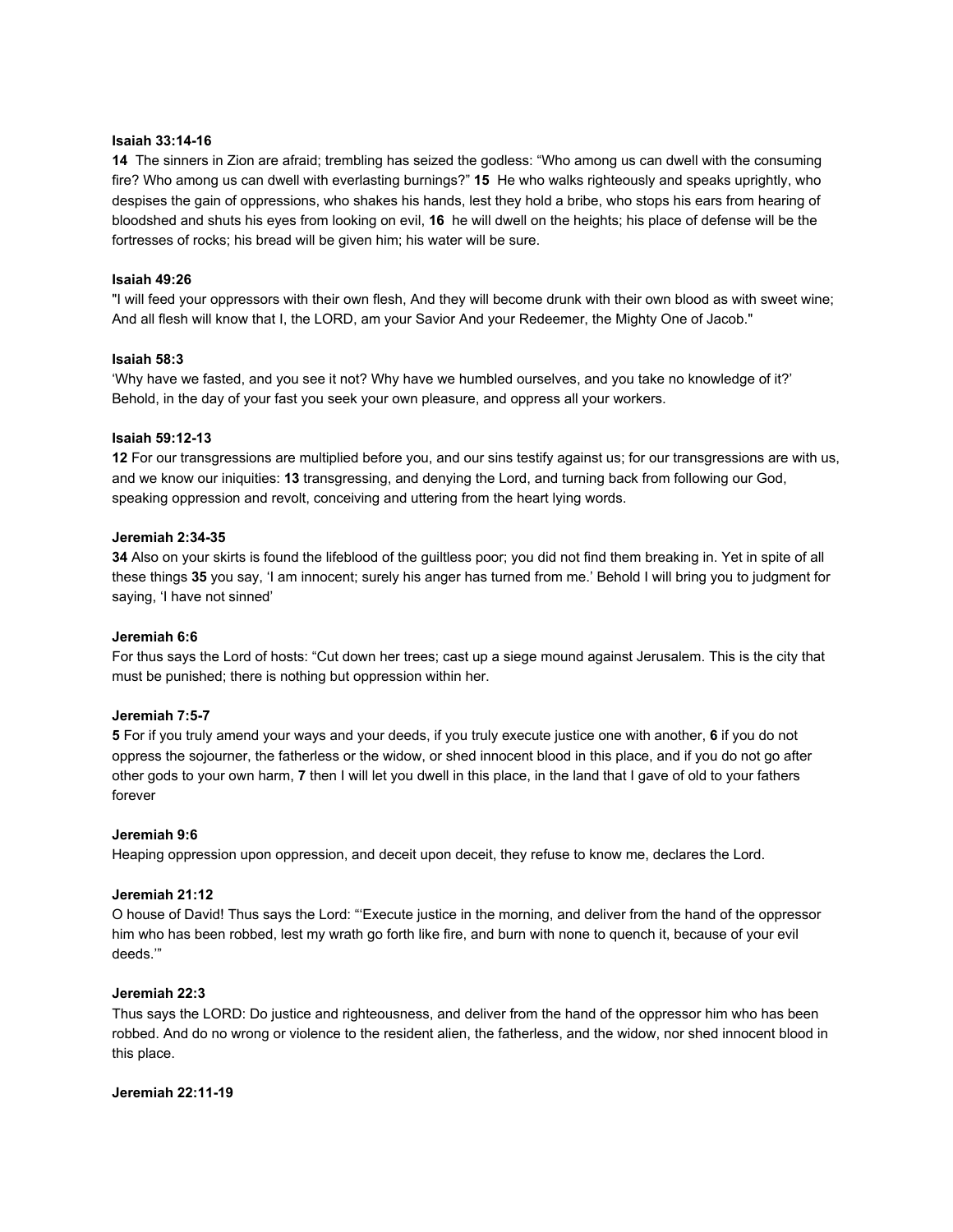**11** For thus says the Lord concerning Shallum the son of Josiah, king of Judah, who reigned instead of Josiah his father, and who went away from this place: "He shall return here no more, **12** but in the place where they have carried him captive, there shall he die, and he shall never see this land again." **13** "Woe to him who builds his house by unrighteousness, and his upper rooms by injustice, who makes his neighbor serve him for nothing and does not give him his wages, **14** who says, 'I will build myself a great house with spacious upper rooms,' who cuts out windows for it, paneling it with cedar and painting it with vermilion. **15** Do you think you are a king because you compete in cedar? Did not your father eat and drink and do justice and righteousness? Then it was well with him. **16** He judged the cause of the poor and needy; then it was well. Is not this to know me? declares the Lord. **17** But you have eyes and heart only for your dishonest gain, for shedding innocent blood, and for practicing oppression and violence." **18** Therefore thus says the Lord concerning Jehoiakim the son of Josiah, king of Judah: "They shall not lament for him, saying, 'Ah, my brother!' or 'Ah, sister!' They shall not lament for him, saying, 'Ah, lord!' or 'Ah, his majesty!' **19** With the burial of a donkey he shall be buried, dragged and dumped beyond the gates of Jerusalem."

## **Jeremiah 25:38**

Like a lion he has left his lair, for their land has become a waste because of the sword of the oppressor, and because of his fierce anger."

## **Jeremiah 30:20**

Their children shall be as they were of old, and their congregation shall be established before me, and I will punish all who oppress them.

## **Jeremiah 50:33,34**

**33** "Thus says the Lord of hosts: The people of Israel are oppressed, and the people of Judah with them. All who took them captive have held them fast; they refuse to let them go. **34** Their Redeemer is strong; the Lord of hosts is his name. He will surely plead their cause, that he may give rest to the earth, but unrest to the inhabitants of Babylon.

## **Lamentations 3:35-36**

To turn aside the right of a man before the face of the most High, To subvert a man in his cause, the Lord approveth not.

## **Ezekiel 18:5-9**

**5** "If a man is righteous and does what is just and right— **6** if he does not eat upon the mountains or lift up his eyes to the idols of the house of Israel, does not defile his neighbor's wife or approach a woman in her time of menstrual impurity, **7** does not oppress anyone, but restores to the debtor his pledge, commits no robbery, gives his bread to the hungry and covers the naked with a garment, **8** does not lend at interest or take any profit, withholds his hand from injustice, executes true justice between man and man, **9** walks in my statutes, and keeps my rules by acting faithfully—he is righteous; he shall surely live, declares the Lord God.

## **Ezekiel 22:29-31**

**29** The people of the land have practiced extortion and committed robbery. They have oppressed the poor and needy, and have extorted from the sojourner without justice. **30** And I sought for a man among them who should build up the wall and stand in the breach before me for the land, that I should not destroy it, but I found none. **31** Therefore I have poured out my indignation upon them. I have consumed them with the fire of my wrath. I have returned their way upon their heads, declares the Lord God."

## **Ezekiel 45:8b-10**

And my princes shall no more oppress my people, but they shall let the house of Israel have the land according to their tribes. **9** "Thus says the Lord God: Enough, O princes of Israel! Put away violence and oppression, and execute justice and righteousness. Cease your evictions of my people, declares the Lord God. **10** "You shall have just balances, a just ephah, and a just bath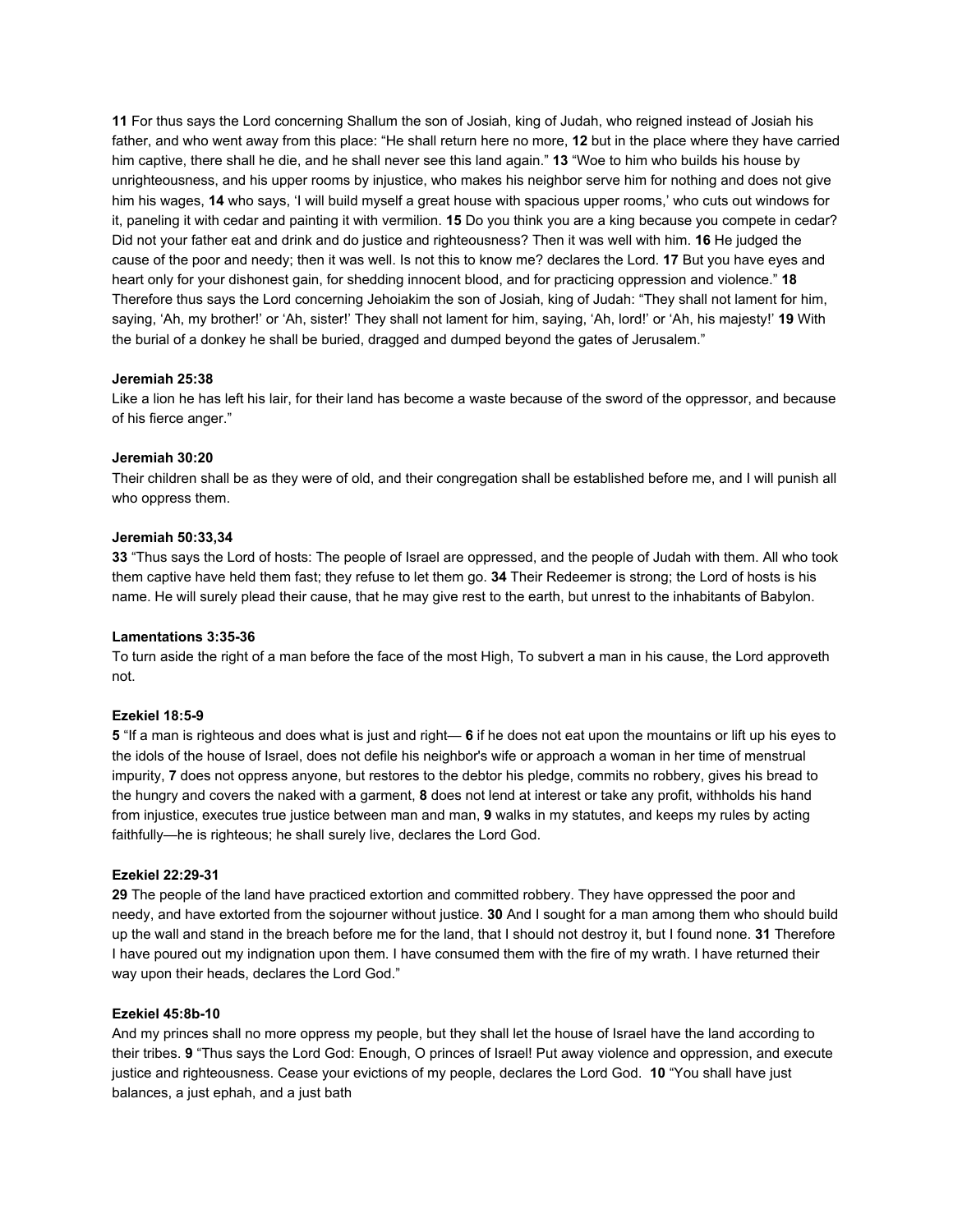## **Daniel 4:27**

Therefore, O king, let my counsel be acceptable to you: break off your sins by practicing righteousness, and your iniquities by showing mercy to the oppressed, that there may perhaps be a lengthening of your prosperity."

## **Amos 2:6,7a**

Thus says the LORD, "For three transgressions of Israel and for four I will not revoke its punishment, Because they sell the righteous for money And the needy for a pair of sandals. those who trample the head of the poor into the dust of the earth and turn aside the way of the afflicted;

## **Amos 3:9-11**

**9** Proclaim to the strongholds in Ashdod and to the strongholds in the land of Egypt, and say, "Assemble yourselves on the mountains of Samaria, and see the great tumults within her, and the oppressed in her midst." **10** "They do not know how to do right," declares the Lord, "those who store up violence and robbery in their strongholds." **11** Therefore thus says the Lord God: "An adversary shall surround the land and bring down your defenses from you, and your strongholds shall be plundered."

## **Amos 4:1-3**

**1** "Hear this word, you cows of Bashan, who are on the mountain of Samaria, who oppress the poor, who crush the needy, who say to your husbands, 'Bring, that we may drink!' **2** The Lord God has sworn by his holiness that, behold, the days are coming upon you, when they shall take you away with hooks, even the last of you with fishhooks. **3** And you shall go out through the breaches, each one straight ahead; and you shall be cast out into Harmon," declares the Lord.

## **Micah 2:1-3**

Woe to those who devise wickedness and work evil on their beds! When the morning dawns, they perform it, because it is in the power of their hand. **They covet fields and seize them, and houses, and take them away; they oppress a man and his house, a man and his inheritance.**

Therefore thus says the LORD: behold, against this family I am devising disaster, from which you cannot remove your necks, and you shall not walk haughtily, for it will be a time of disaster.

## **Zechariah 7:8-14**

**8** And the word of the Lord came to Zechariah, saying, **9** "Thus says the Lord of hosts, Render true judgments, show kindness and mercy to one another, 10 **do not oppress the widow, the fatherless, the sojourner, or the poor,** and let none of you devise evil against another in your heart." **11** But they refused to pay attention and turned a stubborn shoulder and stopped their ears that they might not hear. **12** They made their hearts diamond-hard lest they should hear the law and the words that the Lord of hosts had sent by his Spirit through the former prophets. Therefore great anger came from the Lord of hosts. **13** "As I called, and they would not hear, so they called, and I would not hear," says the Lord of hosts,**14** "and I scattered them with a whirlwind among all the nations that they had not known. Thus the land they left was desolate, so that no one went to and fro, and the pleasant land was made desolate."

## **Zechariah 9:8**

Then I will encamp at my house as a guard, so that none shall march to and fro; no oppressor shall again march over them, for now I see with my own eyes.

## **Zepheniah 3:1,2**

**1** Woe to her who is rebellious and defiled, the oppressing city! **2** She listens to no voice; she accepts no correction. She does not trust in the Lord; she does not draw near to her God.

## **Zepheniah 3:19**